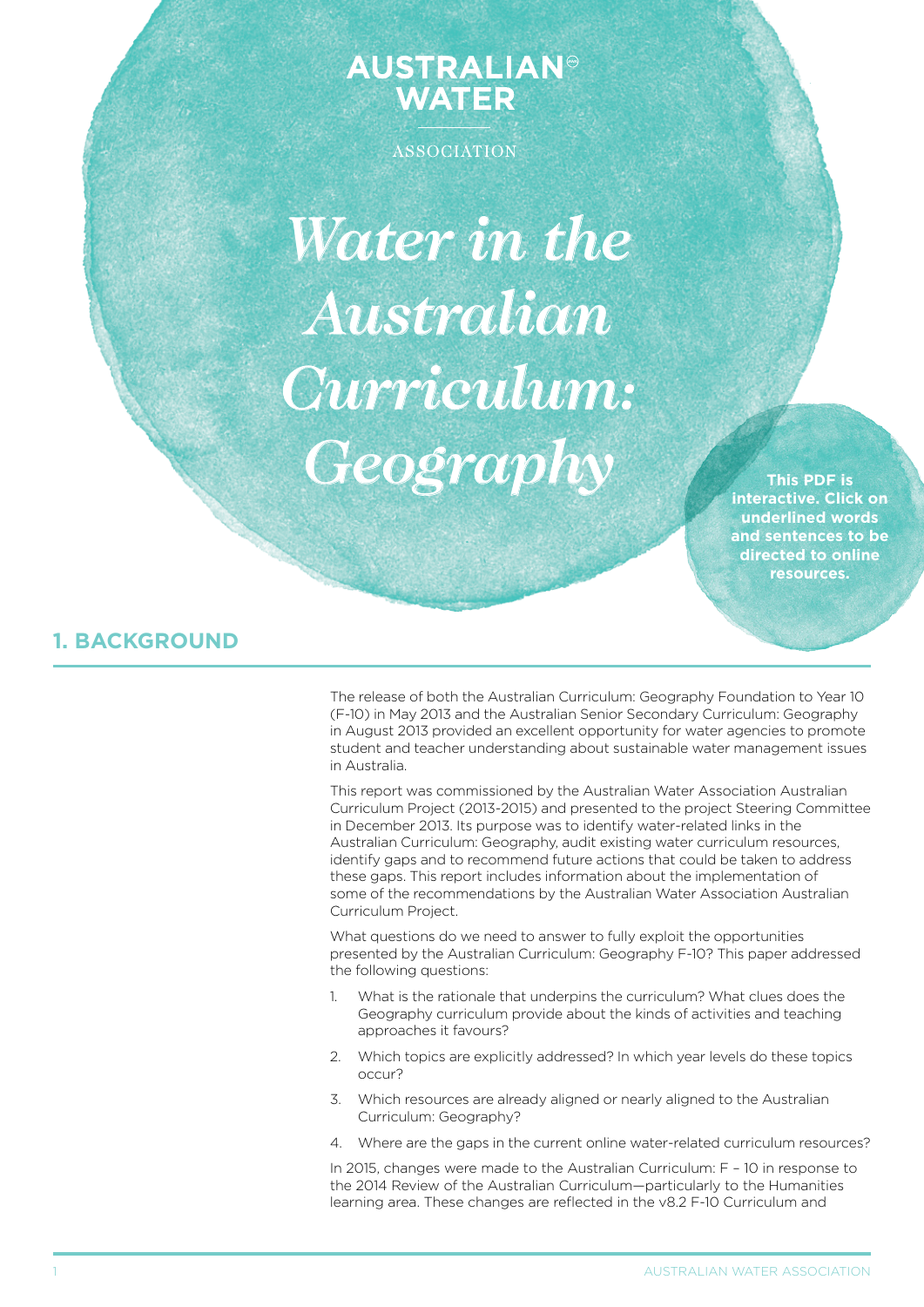references to specific content descriptions have been updated. The Australian Curriculum review addressed concerns about the volume of material expected to be covered in the primary years by replacing Geography, History, Civics and Citizenship and Business subjects with a single Foundation – Years 6/7 Humanities and Social Sciences (HASS) learning area. The information provided below has been updated to using the v8.2 Australian Curriculum for the HASS learning area Years F–6/7 and the Geography subject for Years 7–10.

Following the 2014 review, time was provided to allow schools in each state and territory to transition to the new version of the Australian Curriculum. Contact information for state-based implementation of the Australian Curriculum can be found on the [Australian Curriculum website.](http://www.australiancurriculum.edu.au/curriculum/overview)

## **2. RATIONALE AND TEACHING APPROACH**

What is Geography? The Australian Curriculum defines Geography as:

*'…a structured way of exploring, analysing and understanding the characteristics of the places that make up our world, Geography enables students to question why the world is the way it is, and reflect on their relationships with and responsibilities for that world .'*

The Australian Curriculum: Geography takes a holistic approach—integrating learning across natural science, social science and the humanities. This curriculum provides a rich foundation for introducing students to the complexities of water systems and sustainable water management. There is a strong focus on students taking action 'to shape change for a socially just and sustainable future' (see footnote 1 below).

The curriculum is underpinned by seven concepts: place, space, environment, interconnection, sustainability, scale and change. Three of these concepts environment, interconnection and sustainability—are particularly relevant to water topics. Issues are addressed at a local, regional, national and global scale across all the year levels.

The Geography curriculum advocates inquiry-based learning with a focus on the importance of age-appropriate fieldwork: collecting and analysing real data to develop students' geographical inquiry skills. The curriculum promotes the use of a wide variety of teaching activities to engage student interest and develop their knowledge and skills to be able 'to question, think critically, solve problems, communicate effectively, make decisions and adapt to change' (see footnote 2 below).

The development of students' spatial technology skills is also strongly supported from the Foundation year to Year 12. The use of digital tools to analyse geographical data was referenced at least 28 times in the original F–10 and Senior Geography curricula documents.

Unlike the Science curriculum, the HASS and Geography curricula are divided into only two strands—'Geographical Knowledge and Understanding' and 'Geographical Inquiry Skills'. The two strands are intended to be taught in an integrated way; the content descriptions of the Geographical Knowledge

1 © Australian Curriculum, Assessment and Reporting Authority (ACARA) 2010 to present, unless otherwise indicated. This material was downloaded from the Australian Curriculum website [\(http://www.australiancurriculum.edu.au/humanities-and-social-sciences/](http://www.australiancurriculum.edu.au/humanities-and-social-sciences/geography/rationale) [geography/rationale\)](http://www.australiancurriculum.edu.au/humanities-and-social-sciences/geography/rationale) (accessed 21 July 2016) and was not modified. The material is licensed under CC BY 4.0. Version updates are tracked on the Curriculum version history page of the Australian Curriculum website. ACARA does not endorse any product that uses the Australian Curriculum or make any representations as to the quality of such products. Any product that uses material published on this website should not be taken to be affiliated with ACARA or have the sponsorship or approval of ACARA. It is up to each person to make their own assessment of the product, taking into account matters including, but not limited to, the version number and the degree to which the materials align with the content descriptions (where relevant). Where there is a claim of alignment, it is important to check that the materials align with the content descriptions (endorsed by all education Ministers), not the elaborations (examples provided by ACARA).

2 Australian Curriculum, Assessment and Reporting Authority [<http://www.](http://www.australiancurriculum.edu.au/humanities-and-social-sciences/introduction) [australiancurriculum.edu.au/humanities-and-social-sciences/introduction](http://www.australiancurriculum.edu.au/humanities-and-social-sciences/introduction)> Accessed 20 July 2016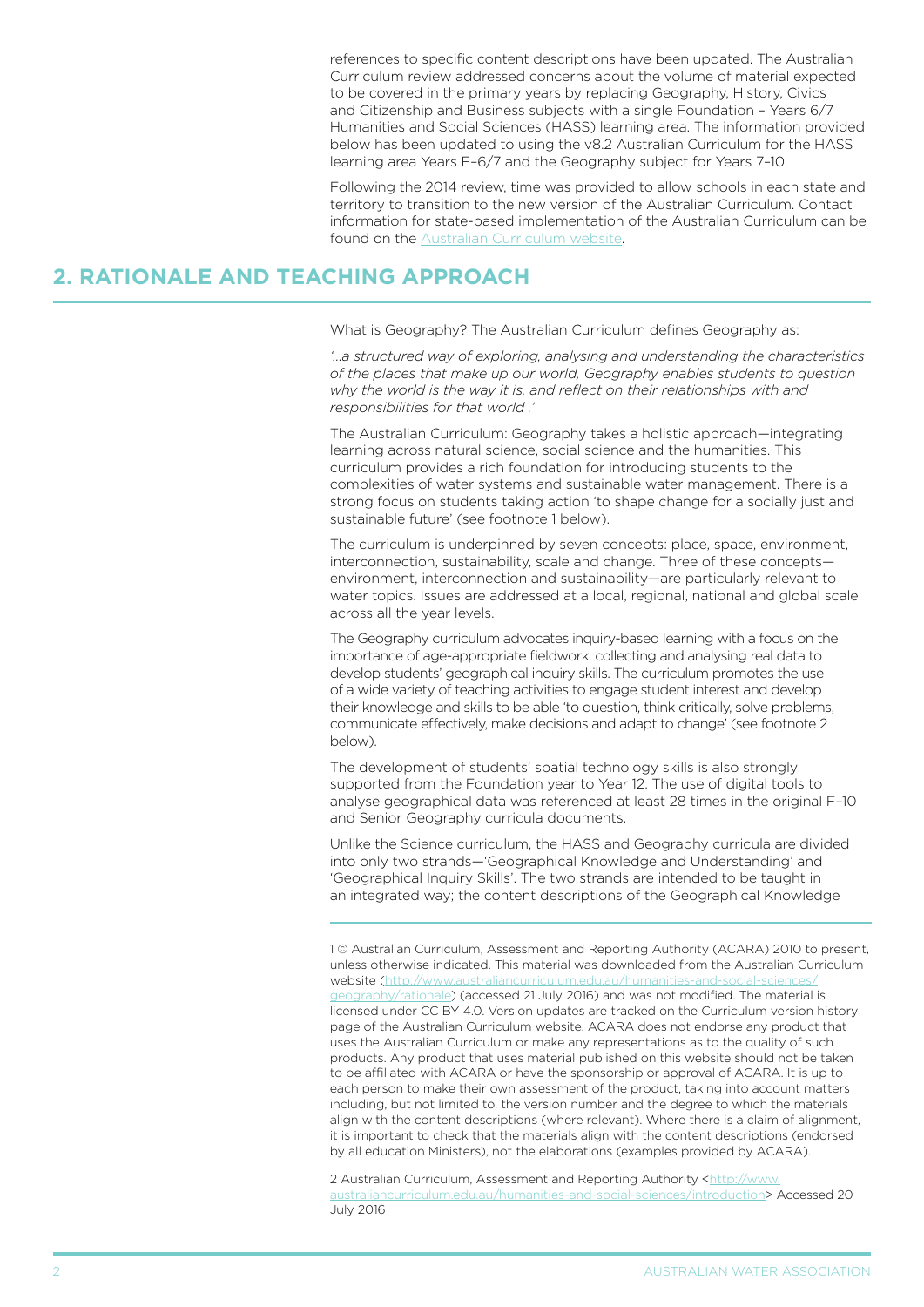and Understanding strand provide the context for the development of the Geographical Inquiry Skills. In the F–10 curriculum, key inquiry questions provide a wider context for teachers to address the content descriptions.

The year level content descriptions in the F–10 curriculum and the unit content descriptions in the Senior Geography curriculum provide an overview of the context and intent of each unit. From Year 7, the content descriptions are organised into two units of work for the year. Students also undertake depth studies in Years 10, 11 and 12. The geographical locations for comparative studies are often specified. For instance, the issue of water scarcity is explored in Year 7 using studies drawn from Australia and West Asia and/or North Africa.

The content descriptions describe what the teachers are expected to teach and what the students are expected to learn about. The Elaborations provided in the F–10 curriculum are intended to illustrate and exemplify the content descriptions only. They are not part of the curriculum. The Achievement Standards describe expected student learning at each year level.

In contrast to the Science curriculum, the Geography curriculum explicitly incorporates content descriptions that address the three cross-curricular priorities: Aboriginal and Torres Strait Islander histories and cultures, Asia and Australia's engagement with Asia, and Sustainability.

### **3. WATER-RELATED TOPICS AND OPPORTUNITIES IN YEAR LEVELS**

#### **AUSTRALIAN CURRICULUM: HASS (GEOGRAPHY) f-10**

Not surprisingly, water topics feature strongly in the Australian Curriculum: HASS (Geography) F–10 curriculum. Year level content descriptions relevant to water topics are displayed in the Appendix. Water topics are most obvious in the 'Water in the world' unit which fills half the Geography work program for Year 7. It covers topics addressing:

- catchment management
- liveability
- water scarcity and variability
- urban water management in Australia and in West Asia or North Africa
- • the value of water
- floods, cyclones or droughts.

In addition, there is scope for students to explore the environmental, economic and social aspects of catchment management and urban or rural water management and the associated impacts and challenges to sustainability. Given that water topics also feature in the Year 7 Australian Curriculum: Science, there is opportunity to teach Geography water topics in parallel with the Science water topics.



*Source: The State of Queensland*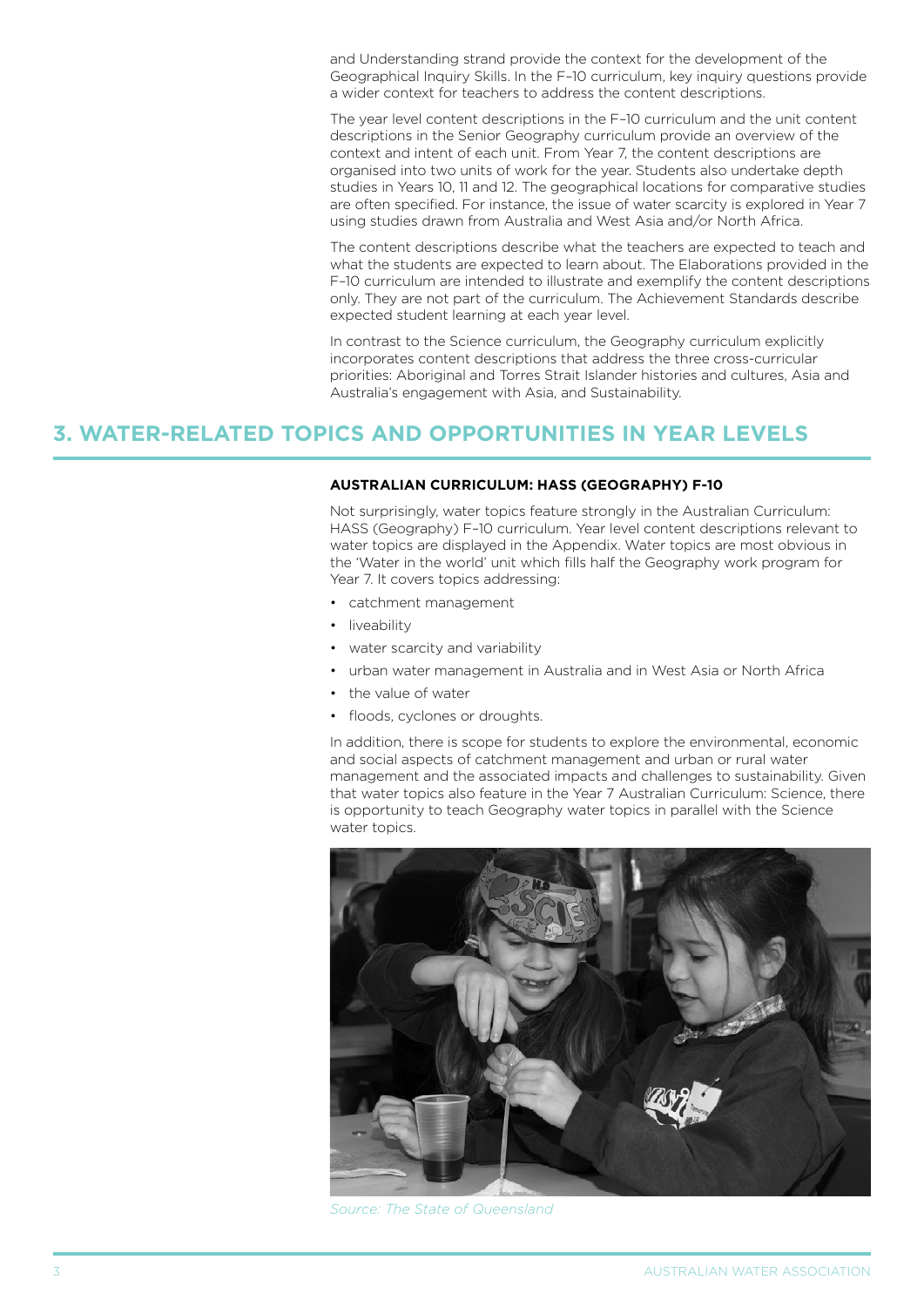The curriculum focus in Year 7 covers both regional and global water issues and is organised in two fields of Geography: environmental geography and human geography. The relevant environmental geography topics are hydrology, geomorphology and biogeography. The content descriptions promote active citizenship for sustainable resource management at the local, national and global levels. Human geography is addressed in the topic of liveability.

Inland water management can be used as a context for the Year 10 depth study. Students may choose to conduct a depth study on urban environments which can include research into water and wastewater management.

In the Foundation to Year 5, students can investigate various aspects of waterways and water supply in their local area as well in as in other parts of the world. For example, in Year 1 students learn about weather, seasons and Aboriginal and Torres Strait Islander seasonal calendars.

There is a strong thread of content descriptors across the primary year levels which explore the value of Country/Place (including water) for people, particularly Aboriginal and Torres Strait Islander Peoples.

The environmental hazards of cyclones, floods or drought can be introduced in Year 5 and Year 7.

Global water issues of safe drinking water supply and sanitation are referenced in Year 7.

In Year 9, there is a focus on the factors that affect food production and its associated challenges and impacts on biomes. The management of agricultural uses of water is an important element to include in this unit.

The list of content descriptions listed in the Appendix is not exhaustive. For instance, the Year 6 year level focus — 'A diverse and connected world'— can be taught using supporting water-related activities to answer two of the key inquiry questions:

- How do places, people and cultures differ across the world?
- How do people's connections to places affect their perception of them?

#### **AUSTRALIAN SENIOR SECONDARY CURRICULUM: GEOGRAPHY**

The Senior Geography curriculum builds on the F-10 Geography curriculum. However, oddly enough, the only time that water is expressly mentioned is in the context of water-borne diseases. Each unit includes two depth studies in which students apply their geographical inquiry skills to research in detail a relevant topic.

There are opportunities to incorporate water topics in three of the four units listed for Years 11 and 12. They are:

- **Unit 1 Natural and ecological hazards:** Natural hazards include floods, droughts and cyclones while ecological hazards include environmental diseases or pandemics and would include water-borne diseases. This unit contains two depth studies: 'one focusing on a natural hazard and one focusing on an ecological hazard' (see footnote 3).
- **Unit 2 Sustainable places:** 'This unit examines the economic, social and environmental sustainability of places' (see footnote 4). The challenges of water supply and sanitation would be relevant in this unit. The unit includes two depth studies: 'one focusing on challenges faced by a place in Australia, and one focusing on challenges faced by a megacity in a developing country' (see footnote 4).
- **Unit 3 Landcover transformations:** 'This unit focuses on the changing biophysical cover of the earth's surface, its impact on global climate and biodiversity, and the creation of anthropogenic biomes' (see footnote 5 on next page). It examines the processes involved in these changes and can include water-related contexts such as the expansion and intensification

3 <[http://www.australiancurriculum.edu.au/seniorsecondary/humanities-and-social](http://www.australiancurriculum.edu.au/seniorsecondary/humanities-and-social-sciences/geography/curriculum/seniorsecondary#page=1)[sciences/geography/curriculum/seniorsecondary#page=1>](http://www.australiancurriculum.edu.au/seniorsecondary/humanities-and-social-sciences/geography/curriculum/seniorsecondary#page=1) Accessed 26 July 2016

4 Australian Curriculum, Assessment and Reporting Authority <[http://www.](http://www.australiancurriculum.edu.au/seniorsecondary/humanities-and-social-sciences/geography/curriculum/seniorsecondary#page=2) [australiancurriculum.edu.au/seniorsecondary/humanities-and-social-sciences/geography/](http://www.australiancurriculum.edu.au/seniorsecondary/humanities-and-social-sciences/geography/curriculum/seniorsecondary#page=2) [curriculum/seniorsecondary#page=2>](http://www.australiancurriculum.edu.au/seniorsecondary/humanities-and-social-sciences/geography/curriculum/seniorsecondary#page=2) Accessed 26 July 2016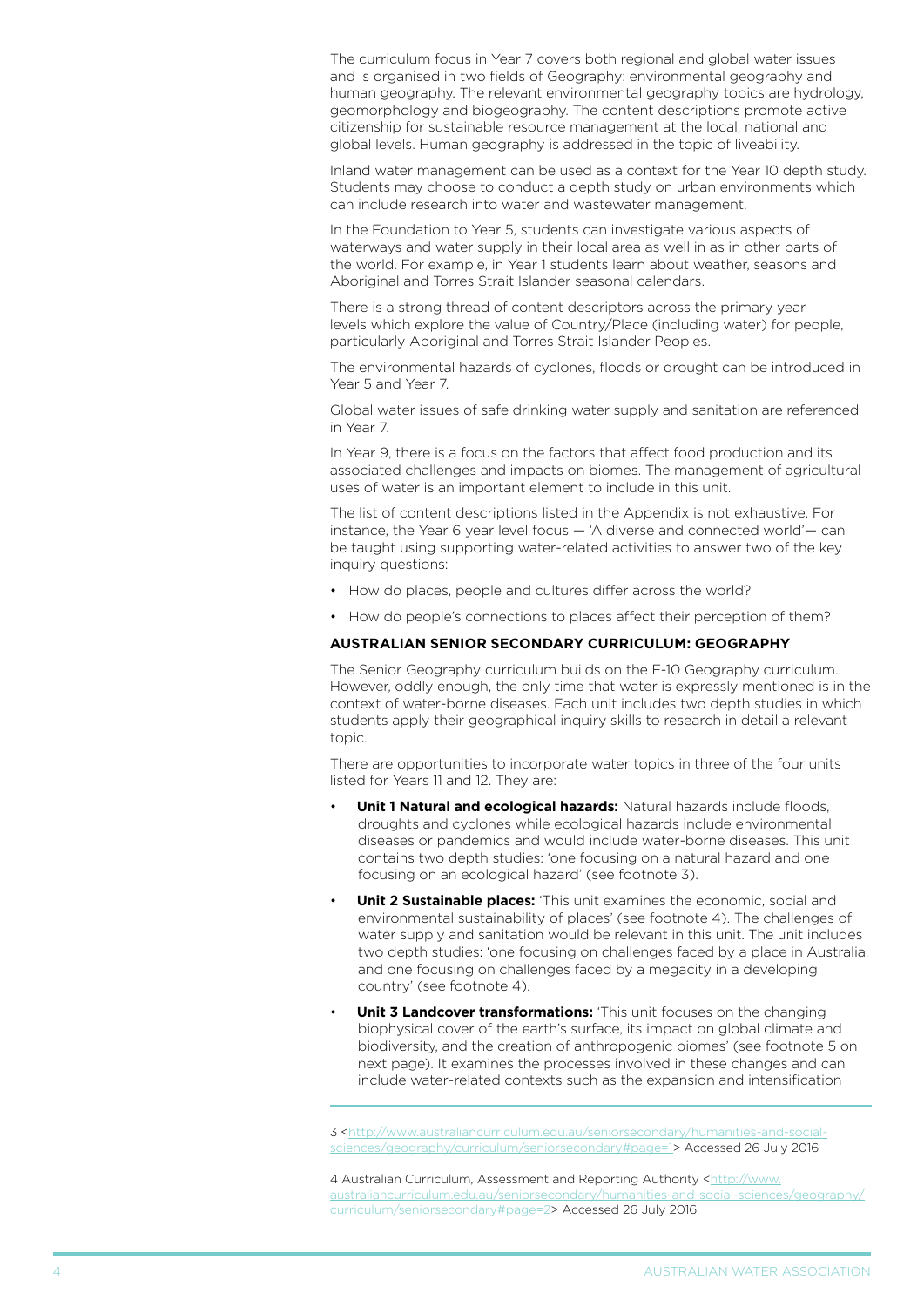of agriculture, land and soil degradation, irrigation, urban expansion and mining. Land cover change impact significantly on waterways and their water quality. The unit contains two depth studies: 'one focusing on the interrelationship between land cover and either global climate change or biodiversity loss, and one focusing on a program designed to address land cover change' (see footnote 5).

There is a strong focus on the use of spatial technologies to record observations, identify and analyse relationships, spatial patterns and trends and to make predictions and inferences based on these analyses.

#### **4. EXISTING RESOURCES — GEOGRAPHY F-10**

The AWA Geography curriculum audit was conducted in 2013—not long after the Australian Curriculum: Geography was published. Therefore, relatively few resources have been developed that align with it. However, the draft versions of the Geography curriculum indicated to curriculum developers that there would be a particular focus on water topics in Year 7. Consequently, a number of new resources were aligned sufficiently with the final Year 7 content descriptions. The aligned resources were assessed against the quality criteria and the following four Geography resources were selected as best practice resources to be promoted through the AWA Australian Curriculum Project education web pages:

*The Lake Eyre Basin* – [Australian Government Department of the Environment](http://www.environment.gov.au/water/education/publications/lake-eyre-basin-unique-river-system-worth-maintaining-teacher-guide-and-lesson-plans)

*Mapping our waterway* – [Queensland Government](https://publications.qld.gov.au/dataset/waterwise-education-resources/resource/a4b58574-23bb-45a6-9d2e-e72de7af632e)

*Explaining our catchment* – [Queensland Government](https://publications.qld.gov.au/dataset/waterwise-education-resources/resource/3c5452d5-478f-4af9-86ec-b7e7f1cf4742)

*Visualising water quality* – [Queensland Government](https://publications.qld.gov.au/dataset/waterwise-education-resources/resource/ba42553f-91f3-4497-b485-e6f872404b64)

## **5. GAPS AND RECOMMENDATIONS**

#### **Gaps**

Given the dearth of Australian Curriculum-aligned resources for Geography, there are opportunities to fill resource gaps in all year levels other than Year 7. Even in Year 7, the current resources don't address all the content descriptions. For instance, none of the resources identified addressed water management issues in West Asia or North Africa.

Key water topics were mapped against the content descriptions in Years F–10. Some of the resource gaps identified included:

- Aboriginal and Torres Strait Islander custodianship of water resources (Foundation, Years 2–4 and 10)
- Urban water management (Years 4, 7, 8 and 10)
- Global water issues (Years 5, 7, 9 and 10)
- Management of agricultural water resources (Years 9 and 10)
- Catchments and catchment management (Years 4, 7, 8 and 10)
- Weather, seasons and seasonal calendars (Years 1, 2 and 3)

#### **Recommendations**

There are many resources in the curriculum audit that would be suitable for addressing some of the gaps listed previously, although they may not explicitly link to the Australian Curriculum: Geography. Teacher guides could be developed to help teachers incorporate existing resources into their Australian Curriculum work programs without redeveloping the entire resource or platform it is delivered on. These teacher guides would take the form of activity plans, lesson plans or extended lesson sequences and they would show teachers how

5 Australian Curriculum, Assessment and Reporting Authority [<http://www.](http://www.australiancurriculum.edu.au/seniorsecondary/humanities-and-social-sciences/geography/curriculum/seniorsecondary#page=3) [australiancurriculum.edu.au/seniorsecondary/humanities-and-social-sciences/geography/](http://www.australiancurriculum.edu.au/seniorsecondary/humanities-and-social-sciences/geography/curriculum/seniorsecondary#page=3) [curriculum/seniorsecondary#page=3](http://www.australiancurriculum.edu.au/seniorsecondary/humanities-and-social-sciences/geography/curriculum/seniorsecondary#page=3)> Accessed 26 July 2016